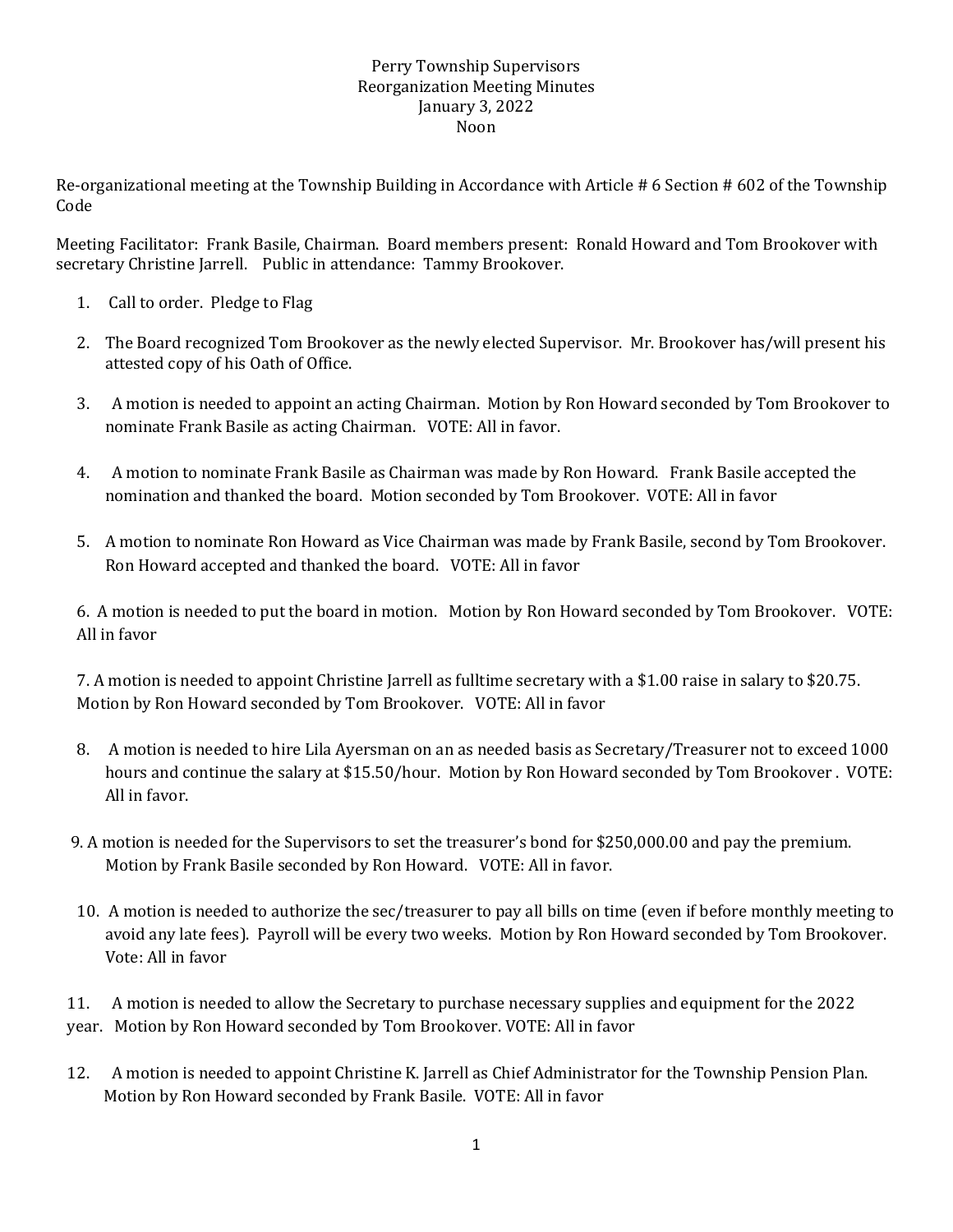13. A motion was needed to appoint Christine K. Jarrell to the Greene County Tax Committee and Lila S. Ayersman as the Alternate. Motion by Ron Howard seconded by Tom Brookover. Vote: All in favor

14. A motion was made to appoint Frank Basile as a road master. Motion by Ron Howard second by Tom Brookover VOTE: All in favor

15. A motion was made to appoint Ronald Howard as a road master. Motion by Frank Basile seconded by Tom Brookover. VOTE: All in favor

16. A motion was made to appoint Tom Brookover as a Laborer (and Supervisor) until he receives his CDL License and passes all pre-employment/cdl testing, drug testing etc. Motion by Ron Howard seconded by Frank Basile. VOTE: All in favor

17. A motion was made to employ Lester Dille and Matt Bennett as fulltime operators for the township and James Tennant as a part-time operator on an as needed basis. Motion by Ron Howard seconded by Frank Basile. VOTE: All in favor

18. A motion was made to set operator's wages at \$21.50/hour giving a \$1.00/hour cost of living raise and to set the laborers wages at \$13.00/hour. Motion by Ron Howard seconded by Tom Brookover. VOTE: All in favor

19. A motion is needed to approve the following work schedule:

- a. All workdays will be eight hours with a normal forty-hour workweek. All overtime to be compensated with 1 ½ hours for each hour worked overtime. (Summer hours will be four 10-hour workdays (May thru Sept). All work hours will be at Supervisor's discretion.
- b. The compensation for overtime may be used during normal workweek. If any employee is called out on a scheduled day off, it will be at time and half rate. All overtime must be used by the 1st pay in December of the year and overtime earned after that date can be used, paid or carried over to next year.
- c. Full time employees will have 3 sick days to accumulate. Any unused time can be placed in the Township sick bank to be used by full time employees up to 120 hours. If not used at the time of retirement (or no longer employed) any unused sick leave will be reimbursed at a rate of \$10.00 per hour. Employees who are absent 3 days or more (unless prior approval) shall present a doctor's excuse at such time. It is the responsibility of the employee to notify the employer of said absence.
- d. Full time employees will be given 13 paid holidays providing employee has worked during the pay period that the holiday falls, (New employees must work a 90-day probation period before they are entitled full benefits. Vacation will be pro-rated per month first year). All part time employees must work the day before and day after the holiday to be eligible for holiday pay. Holidays observed - see attached list.
- e. Full time employees will receive vacation time as per attached vacation plan.
- f. All full-time employees shall have three days off in case of death in immediate family including Spouse, Children, (step-Children) Mother, Father, Sister, Brother, Grandparents & Step-Grandparents), Mother and Father in law, Step-Mother and Father and Step-Brother and Sisters. One day for death for Uncle, Aunt, Nephew, Niece or Cousin, Brother or Sister-in Law.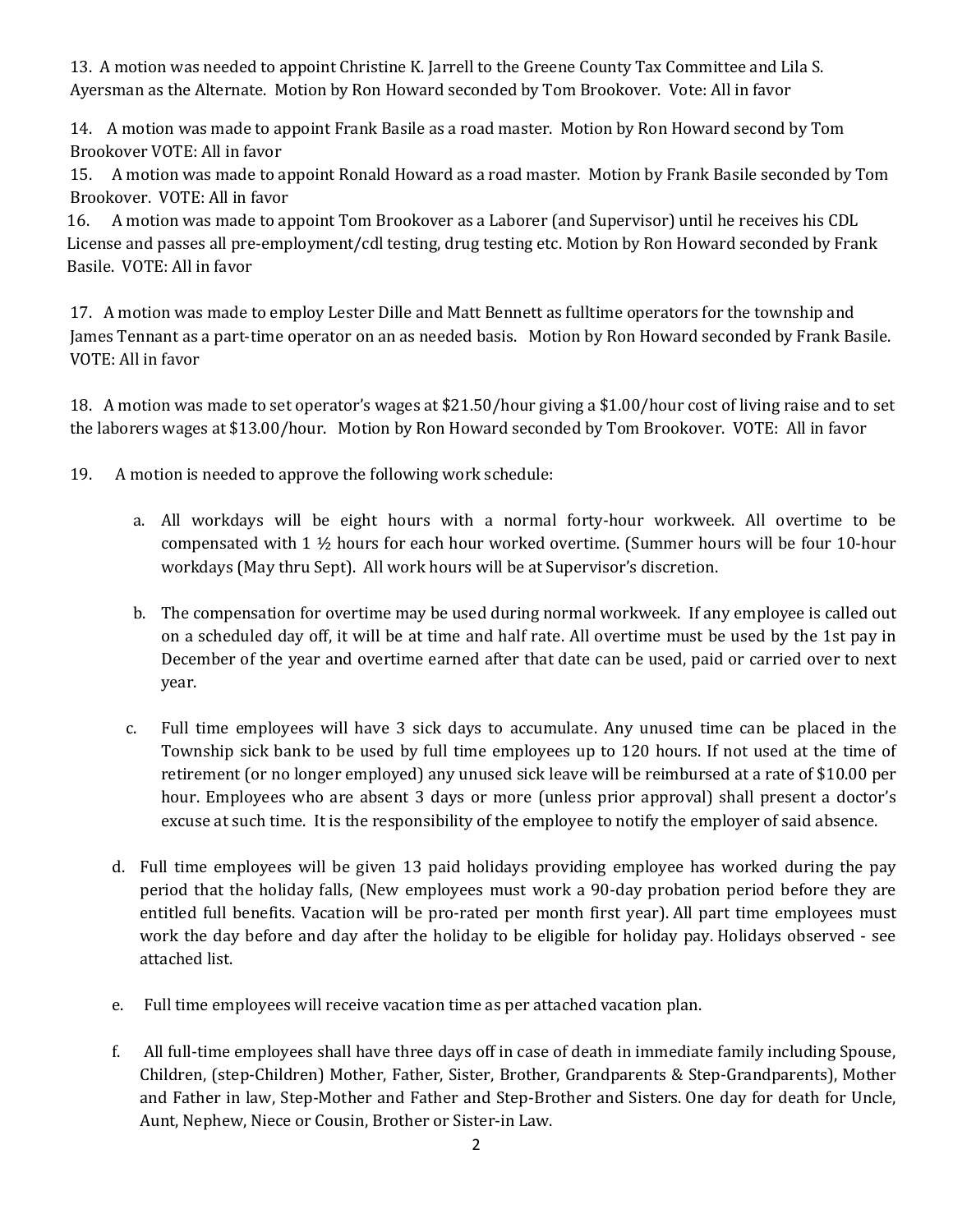## g. All fulltime employees shall be covered by the township's Life & Hospital insurance. (Effective after 30 days of new hire). Retirement (after 6 months).

Motion by Ron Howard second by Tom Brookover to approve the work schedule. VOTE: All in favor.

20. A motion was made to set the monthly meeting to the 2<sup>nd</sup> Tuesday of each month at 3:00 PM (Months March& July will be held at 6:00P.M. Note the Nov meeting will still be at 6:00 pm but it is moved to Wednesday due to conflict with Election Day) at the township office. Meetings will be recorded as necessary and once approved will be erased. Items can be approved prior to meetings but final approval will be on meeting day. Motion by Ron Howard second by Tom Brookover. VOTE: All in favor

21. A motion was made to set the IRS Mileage rate for 2022 at \$.58.5 per IRS standards. Motion by Ron Howard second by Tom Brookover. VOTE: All in favor.

22. A motion is needed that any employee operating township equipment must be eighteen years of age and have a valid driver's licenses. Roadmaster and Operators must have CDL and anyone under the age of eighteen must have a work permit and Social Security Card. Motion by Ron Howard seconded by Tom Brookover. VOTE: All in favor.

23. A motion was made to pay the prorated share of the Tax Collector's bond. Motion by Ron Howard second by Frank Basile. VOTE: All in favor.

24. A motion was made to designate First Federal Savings and Loan of Greene County as main depositor for Township funds. First Federal Savings & Loans of Greene County and Community Bank of Carmichaels for savings because of interest rates. Motion by Ron Howard second by Tom Brookover. VOTE: All in favor.

25. A motion was made to allow the treasurer to transfer access monies from checking to savings to receive best interest rates on unused funds and to withdraw funds from savings as needed to meet expenses. Motion by Ron Howard second by Tom Brookover. VOTE: All in favor.

26. Motion to contract with Greene Co Regional Police for 30 hours at \$65,110.00 annually. Motion by Frank Basile seconded by Tom Brookover. Vote: All in favor

27. A motion was made to appoint K2 Engineering as Building Inspectors. Motion by Ron Howard second by Frank Basile. VOTE: All in favor

28. A motion was made to appoint Dennis Makel, Esq. as solicitor and legal counsel for the township. Motion by Ron Howard second by Frank Basile. VOTE: All in favor

29. A motion was made to appoint Tim Neil as SEO officer and Alternate Brian Sokol for the 2022 year with attached fee schedule. Motion by Ron Howard seconded by Tom Brookover. VOTE: All in favor.

30. A Motion to appoint Widmer Engineering Inc. as the Engineers for Perry Township. Motion by Ron Howard seconded by Frank Basile. VOTE: All in favor.